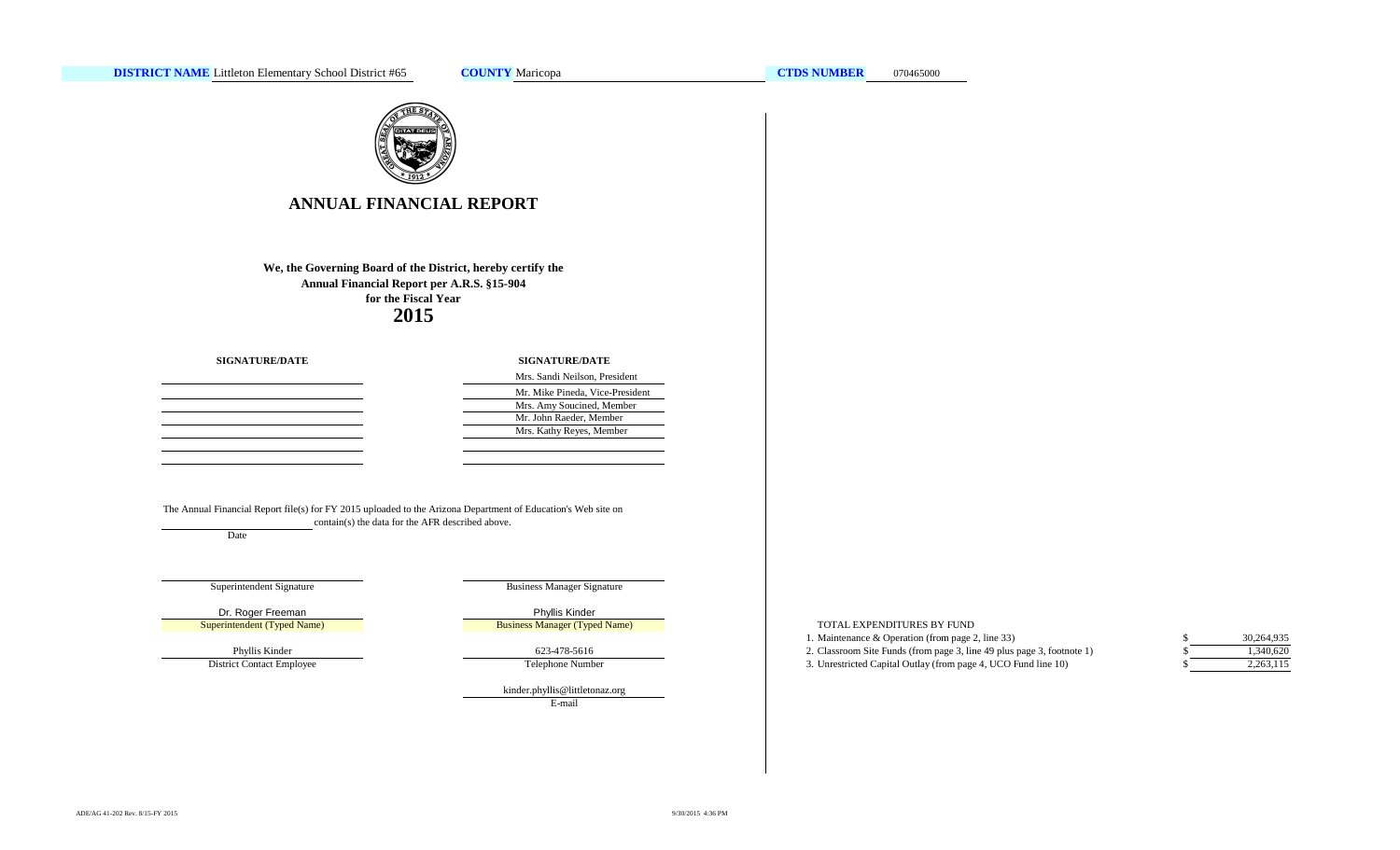| <b>DISTRICT NAME</b> Littleton Elementary School District #65                                            |                                      | <b>COUNTY</b> Maricopa |                                         |                              | <b>CTDS NUMBER</b> 070465000 |                                                                                  |  |  |  |
|----------------------------------------------------------------------------------------------------------|--------------------------------------|------------------------|-----------------------------------------|------------------------------|------------------------------|----------------------------------------------------------------------------------|--|--|--|
|                                                                                                          | MAINTENANCE                          | <b>UNRESTRICTED</b>    |                                         |                              |                              |                                                                                  |  |  |  |
|                                                                                                          | AND OPERATION                        | CAPITAL OUTLAY         |                                         | <b>DEBT SERVICE</b>          |                              |                                                                                  |  |  |  |
| <b>FUNDS AVAILABLE</b>                                                                                   | <b>FUND 001</b>                      | <b>FUND 610</b>        | <b>ADJACENT WAYS</b><br><b>FUND 620</b> | <b>FUND 700</b>              |                              |                                                                                  |  |  |  |
|                                                                                                          | <b>ACTUAL</b>                        | <b>ACTUAL</b>          | <b>ACTUAL</b>                           | <b>ACTUAL</b>                |                              |                                                                                  |  |  |  |
| Beginning Fund Balance (1)                                                                               | 971,360                              | 1,298,311              | 502,225                                 | 2,205,020 1                  |                              |                                                                                  |  |  |  |
| <b>REVENUE</b>                                                                                           |                                      |                        |                                         |                              |                              |                                                                                  |  |  |  |
| 1000 Local                                                                                               |                                      |                        |                                         |                              |                              |                                                                                  |  |  |  |
| 1110 Property Taxes                                                                                      | 7,865,225                            | 1,992,573              | 360,433                                 | 1,844,138 2                  | (1)                          | The Maintenance and Operation Fund beginning fund balance includes the revolving |  |  |  |
| 1140 Penalties and Interest on Taxes                                                                     |                                      |                        |                                         |                              |                              | account cash balance of \$<br>at 7/1/14.                                         |  |  |  |
| 1280 Revenue in Lieu of Taxes                                                                            | 431,808                              | 99,716                 | 19,028                                  | 90,789                       |                              |                                                                                  |  |  |  |
| 1310 Tuition from Individuals                                                                            |                                      |                        |                                         |                              | (2)                          | The Government Property Lease Excise Tax revenue included on line 18 is          |  |  |  |
| 1320 Tuition from Other Arizona Districts                                                                |                                      |                        |                                         |                              |                              | \$.                                                                              |  |  |  |
| 1330 Tuition from Out-of-State Districts                                                                 |                                      |                        |                                         |                              |                              |                                                                                  |  |  |  |
| 1340 Tuition from Other Private Sources (Other than Individuals)                                         |                                      |                        |                                         |                              | (3)                          | The Maintenance and Operation Fund ending fund balance includes the revolving    |  |  |  |
| 1350 Tuition from Other Government Sources Within Arizona                                                | 19,876                               |                        |                                         |                              |                              | at 6/30/15.<br>account cash balance of \$                                        |  |  |  |
| 1360 Tuition from Other Government Sources Outside Arizona                                               |                                      |                        |                                         | 10.                          |                              |                                                                                  |  |  |  |
| 1410 Transportation Fees from Individuals                                                                | 11.                                  |                        |                                         | 11.                          |                              |                                                                                  |  |  |  |
| 1420 Transportation Fees from Other Arizona Districts                                                    | 12.                                  |                        |                                         | 12.                          |                              |                                                                                  |  |  |  |
| 1430 Transportation Fees from Out-of-State Districts                                                     | 13                                   |                        |                                         | 13.                          |                              |                                                                                  |  |  |  |
| 1440 Transportation Fees from Other Private Sources (Other than Individuals)                             | 14.                                  |                        |                                         | 14.                          |                              |                                                                                  |  |  |  |
| 1450 Transportation Fees from Other Government Sources Within Arizona                                    | 15.                                  |                        |                                         | 15.                          |                              |                                                                                  |  |  |  |
| 1460 Transportation Fees from Other Government Sources Outside Arizona                                   | 16.                                  |                        |                                         | 16.                          |                              |                                                                                  |  |  |  |
| 1500 Investment Income                                                                                   | 17.<br>134                           | 3,498                  | 2,334                                   | $5,\overline{531}$ 17.       |                              |                                                                                  |  |  |  |
| Other (Specify) (2) 1940 - Gov. Lease; 1980 - Refund Prior Yr; 1990 - Misc.                              | 21,248<br>18.                        |                        |                                         | 18.                          |                              |                                                                                  |  |  |  |
| Subtotal (lines 2-18)                                                                                    | 19.<br>8,338,291                     | 2,095,787              | 381,795                                 | 1,940,458 19.                |                              |                                                                                  |  |  |  |
| 2000 Intermediate                                                                                        |                                      |                        |                                         |                              |                              |                                                                                  |  |  |  |
| 2110 County School Fund                                                                                  | 20.                                  |                        |                                         |                              |                              |                                                                                  |  |  |  |
| 2120 County Equalization Assistance                                                                      | 2,079,064<br>21                      |                        |                                         | 21.                          |                              |                                                                                  |  |  |  |
| 2210 Special County School Reserve Fund                                                                  | 22.<br>23.                           |                        |                                         | 22.<br>23.                   |                              |                                                                                  |  |  |  |
| Other (Specify)                                                                                          | 24.                                  |                        |                                         | 24                           |                              |                                                                                  |  |  |  |
| Subtotal (lines 20-23)                                                                                   | 2,079,064                            | $\overline{0}$         |                                         |                              |                              |                                                                                  |  |  |  |
| <b>3000 State</b><br>3110 State Equalization Assistance                                                  | 19,852,718                           |                        |                                         |                              |                              |                                                                                  |  |  |  |
| 3120 Additional State Aid                                                                                | 26.<br>547,382                       | 19,240                 |                                         | 26.                          |                              |                                                                                  |  |  |  |
| Other (Specify)                                                                                          | 27.                                  |                        |                                         | 27.                          |                              |                                                                                  |  |  |  |
| Subtotal (lines 25-27)                                                                                   | 28.<br>20,400,100                    | 19,240                 |                                         | $0^{\circ}28.$               |                              |                                                                                  |  |  |  |
| <b>4000 Federal</b>                                                                                      |                                      |                        |                                         |                              |                              |                                                                                  |  |  |  |
| 4100 Unrestricted Revenue Received Directly from the Federal Governmen                                   | 29.                                  |                        |                                         |                              |                              |                                                                                  |  |  |  |
| 4200 Unrestricted Revenue Received from the Federal Government through the State                         | 30.                                  |                        |                                         | 30.                          |                              |                                                                                  |  |  |  |
| 4500 Restricted Revenue Received from the Federal Government through the State                           | 31.                                  |                        |                                         | 31                           |                              |                                                                                  |  |  |  |
| 4700 Revenue Received from the Federal Government through Other Intermediate Agencies                    | 32.                                  |                        |                                         | 32.                          |                              |                                                                                  |  |  |  |
| 4800 Revenue in Lieu of Taxes                                                                            | 33.                                  |                        |                                         | 33.                          |                              |                                                                                  |  |  |  |
| 4900 Revenue for/on Behalf of the District                                                               | 34.                                  |                        |                                         | 34                           |                              |                                                                                  |  |  |  |
| Other (Specify)                                                                                          | 35.                                  |                        |                                         | 35                           |                              |                                                                                  |  |  |  |
| Subtotal (lines 29-35)                                                                                   | 36.                                  | $\Omega$               |                                         | 0.36                         |                              |                                                                                  |  |  |  |
|                                                                                                          |                                      |                        |                                         |                              |                              |                                                                                  |  |  |  |
| Total Fund Revenue (lines 19, 24, 28, and 36)                                                            | 30,817,455<br>37                     | 2,115,027              | 381,795                                 | 1,940,458 37                 |                              |                                                                                  |  |  |  |
| 5100 Issuance of Bonds                                                                                   | 38.                                  |                        |                                         | 217,796<br>38                |                              |                                                                                  |  |  |  |
| 5200 Fund Transfers-In                                                                                   | 39.<br>40.                           |                        |                                         | 39.<br>40                    |                              |                                                                                  |  |  |  |
| Other (Specify)                                                                                          |                                      |                        |                                         |                              |                              |                                                                                  |  |  |  |
| TOTAL FUNDS AVAILABLE (lines 1 and 37 - 40)<br><b>Total Expenditures</b>                                 | 31,788,815<br>41<br>30,264,935<br>42 | 3,413,338              | 884,020<br>956,881                      | 4,363,274 41<br>2,253,058 42 |                              |                                                                                  |  |  |  |
|                                                                                                          | 43.                                  | 2,263,115              |                                         | 43                           |                              |                                                                                  |  |  |  |
| 6900 Other Financing Uses and Other Items<br><b>TOTAL EXPENDITURES AND OTHER USES (lines 42 plus 43)</b> | 44.<br>30,264,935                    | 2,263,115              | 956,88                                  | 2,253,058 44                 |                              |                                                                                  |  |  |  |
| <b>ENDING FUND BALANCE (line 41 minus line 44) (3)</b>                                                   | 45.<br>1,523,880                     | 1,150,223              | (72, 861)                               | 2,110,216 45                 |                              |                                                                                  |  |  |  |
|                                                                                                          |                                      |                        |                                         |                              |                              |                                                                                  |  |  |  |

### **CTDS NUMBER** 070465000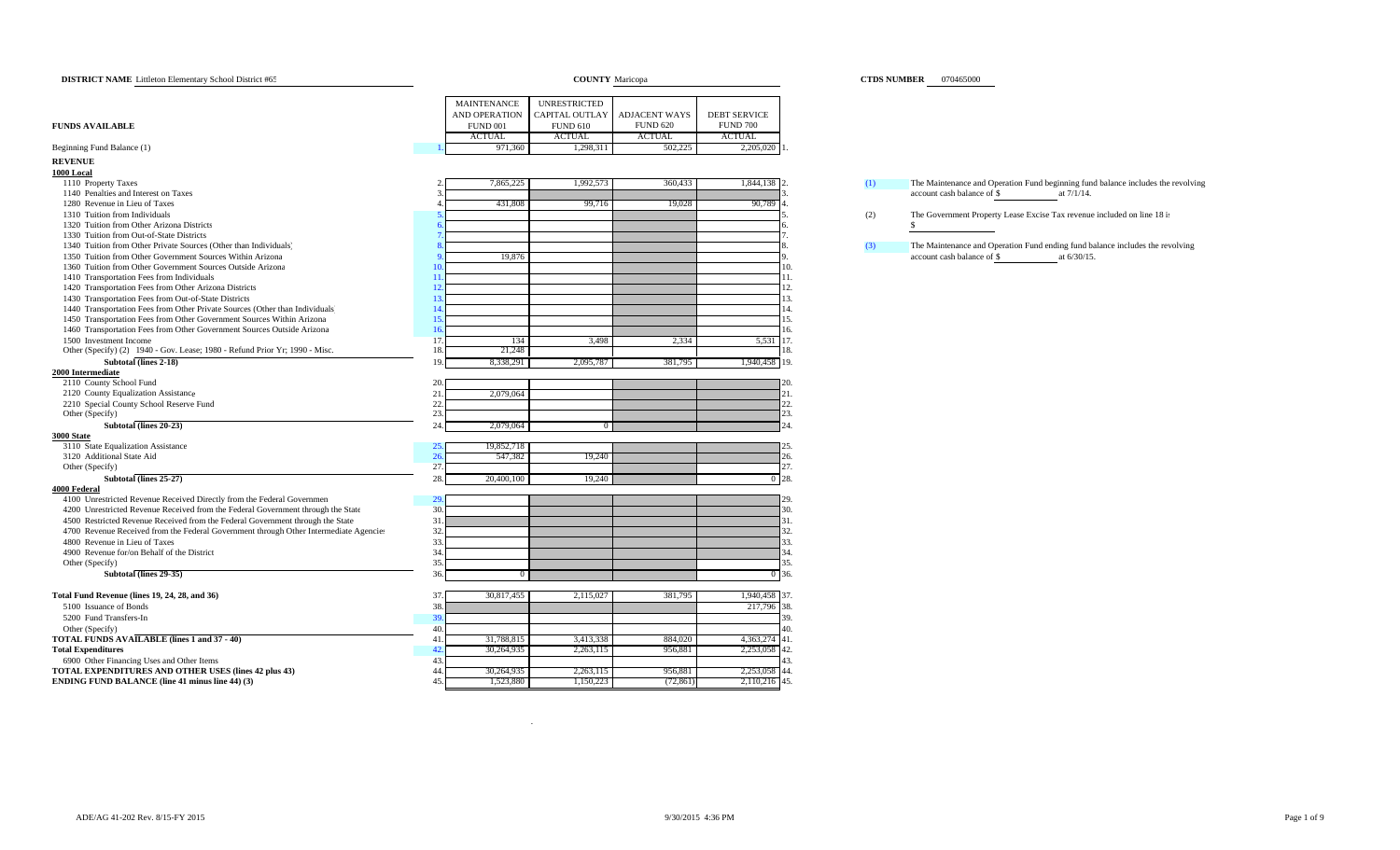**DISTRICT NAME** Littleton Elementary School District #65 070465000 **COUNTY** Maricopa **COUNTY COUNTY COUNTY COUNTY COUNTY COUNTY COUNTY COUNTY COUNTY COUNTY COUNTY COUNTY COUNTY COUNTY COUNTY C** 

COUNTY Maricopa

**CTDS NUMBER** 

**MAINTENANCE AND OPERATION FUND (001)—EXPENDITURES**

|                                                                 |     |            | Employee        | <b>Purchased Services</b> |                |          |                | % Increase/ |                   |              |  |
|-----------------------------------------------------------------|-----|------------|-----------------|---------------------------|----------------|----------|----------------|-------------|-------------------|--------------|--|
| Expenditures                                                    |     | Salaries   | <b>Benefits</b> | 6300, 6400,               | Supplies       | Other    | <b>Budget</b>  | Actual      | Prior Year Actual | Decrease in  |  |
|                                                                 |     | 6100       | 6200            | 6500                      | 6600           | 6800     |                |             |                   | Actual       |  |
| <b>100 Regular Education</b>                                    |     |            |                 |                           |                |          |                |             |                   |              |  |
| 1000 Instruction                                                |     | 10,225,540 | 2,977,469       | 138,795                   | 175,284        | 640      | 14,499,537     | 13,517,728  | 13,076,141        | 3.4% 1       |  |
| 2000 Support Services                                           |     |            |                 |                           |                |          |                |             |                   |              |  |
| 2100 Students                                                   |     | 704,686    | 178,925         | 72,543                    | 10,888         | $\Omega$ | 884,576        | 967,042     | 747,513           | 29.4% 2      |  |
| 2200 Instructional Staff                                        |     | 924,271    | 234,695         | 57,493                    | 7,405          | 9,269    | 1,251,084      | 1,233,133   | 1,196,646         | 3.0%         |  |
| 2300 General Administration                                     |     | 284,334    | 109,662         | 70,000                    | 3,420          | 22,544   | 470,190        | 489,960     | 443,456           | 10.5%        |  |
| 2400 School Administration                                      |     | 1,335,206  | 370,603         |                           | 8,351          | 530      | 1.474.654      | 1,714,690   | 1,465,841         | 17.0%        |  |
| 2500 Central Services                                           |     | 904,077    | 275,045         | 299,102                   | 52,050         | 17,909   | 1,560,130      | 1,548,183   | 1,484,040         | 4.3% 6       |  |
| 2600 Operation & Maintenance of Plant                           |     | 1,331,060  | 373,565         | 924,564                   | 879,152        | 1,926    | 3,288,203      | 3,510,267   | 3,053,619         | 15.0%        |  |
| 2900 Other                                                      |     |            |                 |                           |                |          | $\Omega$       |             | $\Omega$          | $0.0\%$ 8    |  |
| 3000 Operation of Noninstructional Services                     |     | 6,856      | 1,371           |                           | 5,321          |          | 31,865         | 13,548      | 14,534            | $-6.8\%$ 9   |  |
| 610 School-Sponsored Cocurricular Activities                    |     |            |                 |                           |                |          | 18,000         |             | $\Omega$          | $0.0\%$ 10   |  |
| 620 School-Sponsored Athletics                                  | 11  | 83,050     | 16,096          | 18,700                    | 95             |          | 152,113        | 117,941     | 117,233           | $0.6\%$ 1    |  |
| 630 Other Instructional Programs                                | 12. |            |                 |                           |                |          |                | $\Omega$    | $\Omega$          | 0.0%         |  |
| 700, 800, 900 Other Programs                                    | 13  |            |                 |                           |                |          |                |             | $\Omega$          | 0.0% 13      |  |
| Regular Education Subsection Subtotal (lines 1-13)              | 14  | 15,799,080 | 4,537,431       | 1,581,197                 | 1,141,966      | 52,818   | 23,630,352     | 23,112,492  | 21,599,023        | 7.0% 14.     |  |
| <b>200 Special Education</b>                                    |     |            |                 |                           |                |          |                |             |                   |              |  |
| 1000 Instruction                                                | 15. | 2,351,250  | 618,131         | 65,566                    | 4,727          | $\Omega$ | 3,624,949      | 3,039,674   | 3,287,315         | $-7.5\%$ 15. |  |
| 2000 Support Services                                           |     |            |                 |                           |                |          |                |             |                   |              |  |
| 2100 Students                                                   | 16. | 835,498    | 240,203         | 1,216,957                 | 23,185         | 1,000    | 2,045,770      | 2,316,843   | 2,439,467         | $-5.0\%$ 16. |  |
| 2200 Instructional Staff                                        | 17  | 101,224    | 26,931          | 3,199                     | 2,383          | $\Omega$ | 132,499        | 133,737     | 110,555           | 21.0% 17     |  |
| 2300 General Administration                                     | 18  |            |                 |                           |                |          | $\theta$       | $\Omega$    | $\overline{0}$    | 0.0%         |  |
| 2400 School Administration                                      | 19  |            |                 |                           |                |          | $\theta$       | $\Omega$    | $\Omega$          | 0.0% 19      |  |
| 2500 Central Services                                           | 20  |            |                 | 312                       |                |          | $\overline{0}$ | 312         | 3,725             | $-91.6\%$ 20 |  |
| 2600 Operation & Maintenance of Plant                           | 21  |            |                 |                           |                |          | $\theta$       | $\Omega$    | $\Omega$          | 0.0%         |  |
| 2900 Other                                                      | 22  |            |                 |                           |                |          | $\theta$       | $\Omega$    | $\Omega$          | 0.0%         |  |
| 3000 Operation of Noninstructional Services                     | 23. |            |                 |                           |                |          | $\overline{0}$ | $\Omega$    | $\overline{0}$    | $0.0\%$ 2.   |  |
| Subtotal (lines 15-23)                                          | 24  | 3,287,972  | 885,265         | 1,286,034                 | 30,295         | 1,000    | 5,803,218      | 5,490,566   | 5,841,062         | $-6.0\%$ 24  |  |
| <b>400 Pupil Transportation</b>                                 | 25. | 814,250    | 264,401         | 64,790                    | 207,885        | 350      | 1,380,855      | 1,351,676   | 1,242,226         | 8.8% 25      |  |
| 510 Desegregation                                               |     |            |                 |                           |                |          |                |             |                   |              |  |
| (from Districtwide Desegregation Expenditures, page 2, line 44) | 26. |            | $\Omega$        |                           | $\Omega$       | $\Omega$ | $\Omega$       |             | $\Omega$          | 0.0% 26.     |  |
| 520 Special K-3 Program Override                                |     |            |                 |                           |                |          |                |             |                   |              |  |
| (from Supplement, page 1, line 10)                              | 27. |            | $\Omega$        |                           | $\Omega$       | $\Omega$ | $\Omega$       | $\Omega$    | $\Omega$          | 0.0% 27.     |  |
| <b>530 Dropout Prevention Programs</b>                          |     |            |                 |                           |                |          |                |             |                   |              |  |
| 1000 Instruction                                                | 28. |            |                 |                           |                |          |                |             |                   | 0.0% 28.     |  |
| 2000-3000 Support Serv. & Oper. of Noninstructional Serv.       | 29  |            |                 |                           |                |          |                | $\Omega$    | $\overline{0}$    | 0.0% 29      |  |
| Subtotal (lines 28 and 29)                                      | 30. | $\Omega$   | $\Omega$        |                           | $\overline{0}$ | $\Omega$ | $\overline{0}$ | $\Omega$    | $\overline{0}$    | $0.0\%$ 30.  |  |
| 540 Joint Career and Technical Education and Vocational         |     |            |                 |                           |                |          |                |             |                   |              |  |
| <b>Education Center</b> (from Supplement, page 1, line 20)      | 31  |            | $\Omega$        |                           | $\Omega$       | $\Omega$ | $\Omega$       |             | $\Omega$          | 0.0% 31.     |  |
| 550 K-3 Reading Program                                         | 32. | 239,147    | 59,376          | 1,040                     | 10,638         |          | 304,275        | 310,201     | 277,174           | 11.9% 32.    |  |
| Total Expenditures (lines 14, 24-27, 30-32)                     | 33. | 20,140,449 | 5,746,473       | 2,933,061                 | 1,390,784      | 54,168   | 31,118,700     | 30,264,935  | 28,959,485        | 4.5% 33.     |  |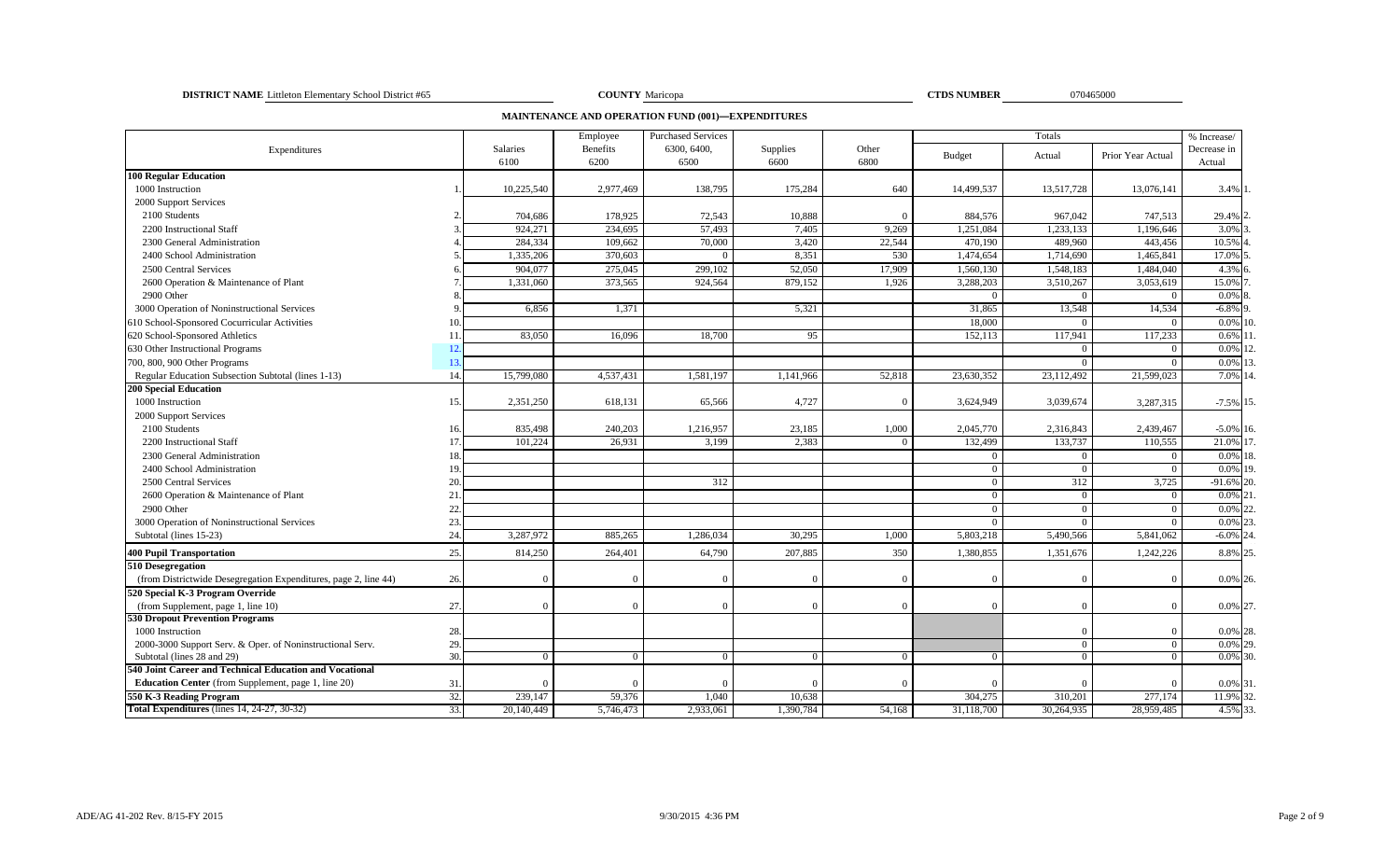| 070465000<br>COUNTY Maricopa<br><b>CTDS NUMBER</b><br><b>DISTRICT NAME</b> Littleton Elementary School District #65 |
|---------------------------------------------------------------------------------------------------------------------|
|---------------------------------------------------------------------------------------------------------------------|

**CLASSROOM SITE FUNDS (011, 012, AND 013)—REVENUES, EXPENDITURES, AND FUND BALANCES**

|                                                                                                  | <b>Beginnin</b> |                  |                       |                          | <b>Purchased Services</b> |            | Interest on     |                           | <b>Total Expenditures</b> |                     | % Increase/        | Ending        |                                                                                                       |
|--------------------------------------------------------------------------------------------------|-----------------|------------------|-----------------------|--------------------------|---------------------------|------------|-----------------|---------------------------|---------------------------|---------------------|--------------------|---------------|-------------------------------------------------------------------------------------------------------|
| Revenues and Expenditure Function Codes                                                          | Fund            | Actual           | Salaries              | <b>Employee Benefits</b> | 6300, 6400,               | Supplies   | Short-Term Debt | Budget                    | Actual                    | Prior Year Actual   | Decrease in        | Fund          |                                                                                                       |
| Classroom Site Fund 011 - Base Salary                                                            | Balance         | Revenues         | 6100                  | 6200                     | 6500(1)                   | 6600       | 6850(2)         |                           |                           |                     | Actual             | Balance       |                                                                                                       |
| Revenues                                                                                         |                 |                  |                       |                          |                           |            |                 |                           |                           |                     |                    |               |                                                                                                       |
| CSF Allocation (20%)<br>Interest Income                                                          |                 | 324,756<br>742   |                       |                          |                           |            |                 |                           |                           |                     |                    |               | (1) For FY 2015, the district received Classroom Site Fund revenue of<br>and expended<br>in Fund 010, |
| Total Revenues (lines 1 and 2)                                                                   |                 | 325,498          |                       |                          |                           |            |                 |                           |                           |                     |                    |               | object code 6590 for Classroom Site Fund pass-through payments to                                     |
| Expenditures                                                                                     |                 |                  |                       |                          |                           |            |                 |                           |                           |                     |                    |               | district-sponsored charter schools. This amount is not included in the                                |
| 100 Regular Education<br>1000 Instruction                                                        |                 |                  | 189,052               | 46,495                   |                           |            |                 | 410,533                   | 235,547                   | 205,938             | 14.4%              |               | amounts reported for Fund 013.                                                                        |
| 2100 Support Services - Students                                                                 |                 |                  | 2,213                 | 457                      |                           |            |                 |                           | 2,670                     | 2,684               | $-0.5%$            |               | (2) Include amounts expended for registered warrant expense in Funds 011                              |
| 2200 Support Services - Instructional Staff                                                      |                 |                  | 11,689                | 2,740                    |                           |            |                 | 34,550                    | 14,429                    | 19,799              | $-27.19$           |               | 012, and 013 on lines 16, 32, and 48, respectively.                                                   |
| Program 100 Subtotal (lines 4-6)                                                                 |                 |                  | 202,954               | 49,692                   |                           |            |                 | 445,083                   | 252,646                   | 228,421             | 10.6%              |               |                                                                                                       |
| 200 Special Education<br>1000 Instruction                                                        |                 |                  | 28,503                | 6,747                    |                           |            |                 | 66,720                    | 35,250                    | 37,582              | $-6.2%$            |               |                                                                                                       |
| 2100 Support Services - Students                                                                 |                 |                  |                       |                          |                           |            |                 | $\overline{0}$            | $\Omega$                  | $\Omega$            | 0.0%               |               |                                                                                                       |
| 2200 Support Services - Instructional Staff                                                      |                 |                  | 1,129                 | 270                      |                           |            |                 | 9,100                     | 1,399                     | $\Omega$            |                    |               |                                                                                                       |
| Program 200 Subtotal (lines 8-10)<br>Other Programs (Specify)                                    |                 |                  | 29,632                | 7,017                    |                           |            |                 | 75,820                    | 36,649                    | 37,582              | $-2.5%$            |               |                                                                                                       |
| 1000 Instruction                                                                                 |                 |                  |                       |                          |                           |            |                 |                           |                           |                     | 0.0%               |               |                                                                                                       |
| 2100 Support Services - Students                                                                 |                 |                  |                       |                          |                           |            |                 | $\Omega$                  | $\Omega$                  | - 0                 | 0.0%               |               |                                                                                                       |
| 2200 Support Services - Instructional Staff                                                      |                 |                  |                       |                          |                           |            |                 |                           |                           |                     | 0.0%               |               |                                                                                                       |
| Other Programs Subtotal (lines 12-14)<br>15<br>Total Classroom Site Fund 011 - Base Salary<br>16 | 138,839         | 325,498          | 232,586               | 56,709                   |                           |            |                 | 520,903                   | 289,295                   | 266,003             | 0.0%<br>8.8%       | 175,042       | 6                                                                                                     |
| <b>Classroom Site Fund 012 - Performance Pay</b>                                                 |                 |                  |                       |                          |                           |            |                 |                           |                           |                     |                    |               |                                                                                                       |
| Revenues                                                                                         |                 |                  |                       |                          |                           |            |                 |                           |                           |                     |                    |               |                                                                                                       |
| CSF Allocation (40%)<br>Interest Income                                                          |                 | 649,512<br>2,413 |                       |                          |                           |            |                 |                           |                           |                     |                    |               | R.                                                                                                    |
| Total Revenues (lines 17 and 18)                                                                 |                 | 651,925          |                       |                          |                           |            |                 |                           |                           |                     |                    |               | $\mathbf{Q}$                                                                                          |
| Expenditures                                                                                     |                 |                  |                       |                          |                           |            |                 |                           |                           |                     |                    |               |                                                                                                       |
| 100 Regular Education                                                                            |                 |                  |                       |                          |                           |            |                 |                           |                           |                     |                    |               |                                                                                                       |
| 1000 Instruction<br>2100 Support Services - Students                                             |                 |                  | 349,568<br>885        | 71,853<br>183            |                           |            |                 | 1,113,943                 | 421,421<br>1,068          | 249,597<br>443      | 68.8%<br>141.1%    |               |                                                                                                       |
| 2200 Support Services - Instructional Staff                                                      |                 |                  | 18,956                | 3,847                    |                           |            |                 | 28,200                    | 22,803                    | 27,866              | $-18.2%$           |               |                                                                                                       |
| Program 100 Subtotal (lines 20-22)<br>23                                                         |                 |                  | 369,409               | 75,883                   |                           |            |                 | 1,142,143                 | 445,292                   | 277,906             | 60.2%              |               |                                                                                                       |
| 200 Special Education<br>1000 Instruction                                                        |                 |                  | 44,630                | 9,172                    |                           |            |                 | 249,324                   | 53,802                    | 43,794              | 22.9%              |               |                                                                                                       |
| 2100 Support Services - Students                                                                 |                 |                  | 3,013                 | 609                      |                           |            |                 | $\Omega$                  | 3,622                     | $\Omega$            |                    |               |                                                                                                       |
| 2200 Support Services - Instructional Staff                                                      |                 |                  | 7.508                 | 1.467                    |                           |            |                 | 6.300                     | 8.975                     | $\overline{0}$      |                    |               |                                                                                                       |
| Program 200 Subtotal (lines 24-26)                                                               |                 |                  | 55,151                | 11,248                   |                           |            |                 | 255,624                   | 66,399                    | 43,794              | 51.6%              |               |                                                                                                       |
| Other Programs (Specify)<br>1000 Instruction                                                     |                 |                  |                       |                          |                           |            |                 |                           |                           |                     | 0.0%               |               |                                                                                                       |
| 2100 Support Services - Students                                                                 |                 |                  |                       |                          |                           |            |                 | $\Omega$                  |                           | $\Omega$            | 0.0%               |               |                                                                                                       |
| 2200 Support Services - Instructional Staff                                                      |                 |                  |                       |                          |                           |            |                 |                           |                           | $\Omega$            | 0.0%               |               |                                                                                                       |
| Other Programs Subtotal (lines 28-30)<br>$-31$                                                   |                 |                  |                       |                          |                           |            |                 |                           |                           |                     | 0.0%               |               |                                                                                                       |
| Total Classroom Site Fund 012 - Performance Pay<br>32.<br><b>Classroom Site Fund 013 - Other</b> | 670,139         | 651,925          | 424,560               | 87,131                   |                           |            |                 | 1,397,767                 | 511,691                   | 321,700             | 59.19              | 810,373       | 32.                                                                                                   |
| Revenues                                                                                         |                 |                  |                       |                          |                           |            |                 |                           |                           |                     |                    |               |                                                                                                       |
| CSF Allocation (40%)<br>33                                                                       |                 | 649,512          |                       |                          |                           |            |                 |                           |                           |                     |                    |               |                                                                                                       |
| Interest Income<br>Total Revenues (lines 33 and 34)                                              |                 | 1,806<br>651,318 |                       |                          |                           |            |                 |                           |                           |                     |                    |               | łΔ.                                                                                                   |
| Expenditures                                                                                     |                 |                  |                       |                          |                           |            |                 |                           |                           |                     |                    |               |                                                                                                       |
| 100 Regular Education                                                                            |                 |                  |                       |                          |                           |            |                 |                           |                           |                     |                    |               |                                                                                                       |
| 1000 Instruction<br>2100 Support Services - Students                                             |                 |                  | 352,895<br>4,131      | 86,892<br>854            |                           |            |                 | 776,219<br>7,800          | 439,787<br>4,985          | 498,065<br>1,507    | $-11.7%$<br>230.8% |               |                                                                                                       |
| 2200 Support Services - Instructional Staff                                                      |                 |                  | 21,820                | 5,119                    |                           |            |                 | 47,500                    | 26,939                    | 535                 | 4935.39            |               |                                                                                                       |
| Program 100 Subtotal (lines 36-38)                                                               |                 |                  | 378,846               | 92,865                   |                           |            |                 | 831,519                   | 471,711                   | 500,107             | $-5.79$            |               |                                                                                                       |
| 200 Special Education                                                                            |                 |                  |                       |                          |                           |            |                 |                           |                           |                     |                    |               |                                                                                                       |
| 1000 Instruction<br>2100 Support Services - Students                                             |                 |                  | 52,782<br>2,107       | 12,530<br>504            |                           |            |                 | 269,197<br>$\overline{0}$ | 65,312<br>2,611           | $\overline{0}$      |                    |               |                                                                                                       |
| 2200 Support Services - Instructional Staff                                                      |                 |                  |                       |                          |                           |            |                 | 299                       | $\Omega$                  | $\Omega$            | 0.0%               |               | 12                                                                                                    |
| Program 200 Subtotal (lines 40-42)                                                               |                 |                  | 54,889                | 13,034                   |                           |            |                 | 269,496                   | 67,923                    | $\Omega$            |                    |               |                                                                                                       |
| 530 Dropout Prevention Programs<br>1000 Instruction<br>44                                        |                 |                  |                       |                          |                           |            |                 |                           |                           |                     | 0.0%               |               |                                                                                                       |
| Other Programs (Specify)                                                                         |                 |                  |                       |                          |                           |            |                 |                           |                           |                     |                    |               |                                                                                                       |
| 1000 Instruction                                                                                 |                 |                  |                       |                          |                           |            |                 |                           |                           |                     | 0.0%               |               |                                                                                                       |
| 2100, 2200 Support Serv. Students & Instructional Staff                                          |                 |                  |                       |                          |                           |            |                 | $\Omega$                  | $\Omega$                  | $\Omega$            | 0.0%               |               | lĥ                                                                                                    |
| Other Programs Subtotal (lines 45 and 46)<br>47<br>Total Classroom Site Fund 013 - Other<br>48.  | 364,445         | 651,318          | $^{\circ}$<br>433,735 | 105,899                  | $\Omega$<br>$\Omega$      | $^{\circ}$ |                 | $^{\circ}$<br>1,101,015   | - 0<br>539,634            | $\Omega$<br>500,107 | 0.0%<br>7.9%       | 476,129       | 17<br>48.                                                                                             |
| Total Classroom Site Funds (lines 16, 32, and 48)<br>49.                                         | 1,173,423       | 1,628,741        | 1,090,881             | 249,739                  |                           |            |                 | 3,019,685                 | 1,340,620                 | 1,087,810           | 23.2%              | 1,461,544 49. |                                                                                                       |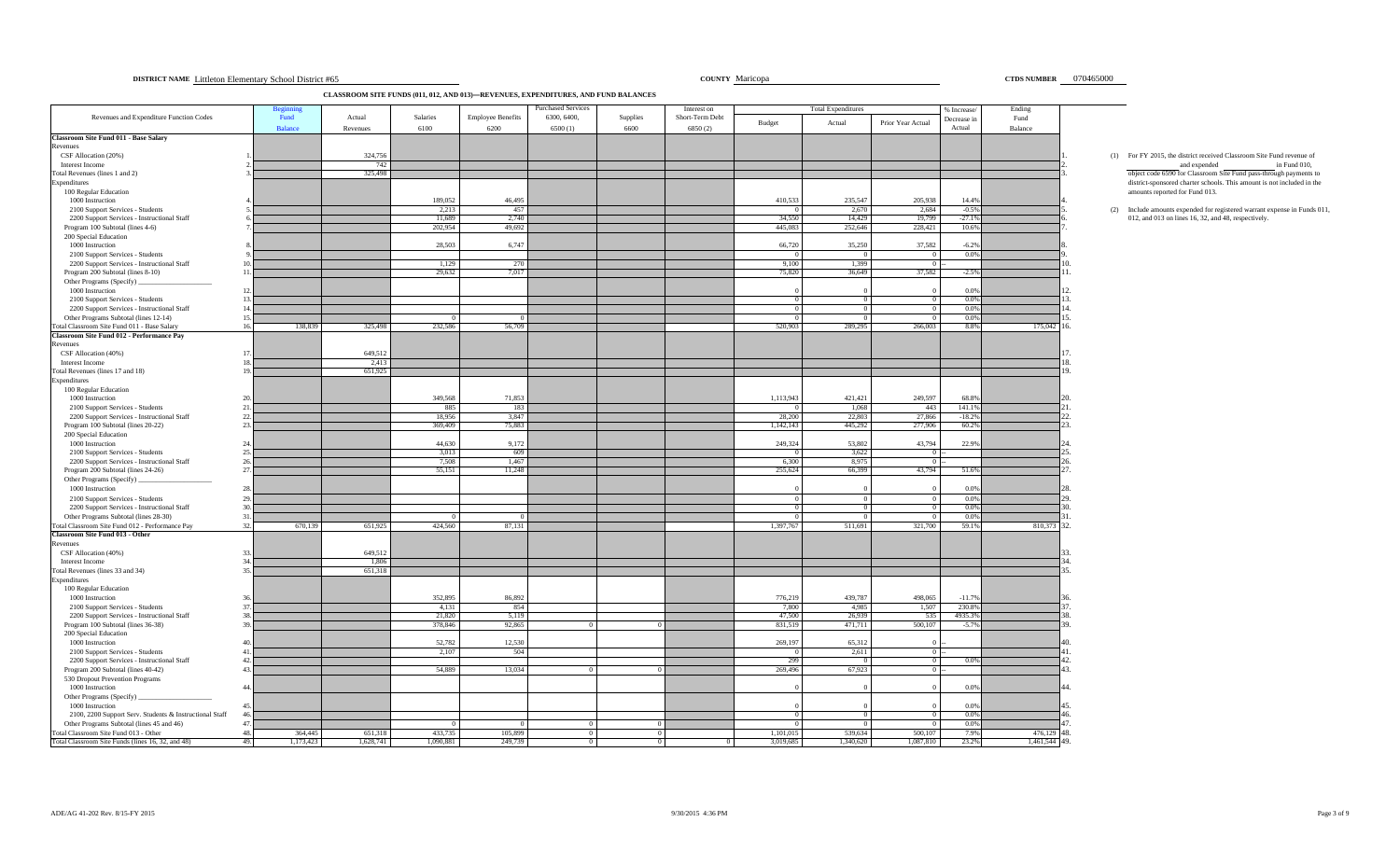### **DISTRICT NAME** Littleton Elementary School District #65 **COUNTY**

**Y** Maricopa 070465000

## **UNRESTRICTED CAPITAL OUTLAY (610) FUND—EXPENDITURES**

|                                                    |         | Library Books,            |           |               |                  |                     |           | Totals    |                   |            |
|----------------------------------------------------|---------|---------------------------|-----------|---------------|------------------|---------------------|-----------|-----------|-------------------|------------|
|                                                    |         | Textbooks, &              |           | Redemption of |                  | All Other           |           |           |                   | Increase/  |
| Expenditures                                       | Rentals | <b>Instructional Aids</b> | Property  | Principal     | Interest         | <b>Object Codes</b> | Budget    | Actual    | Prior Year Actual | Decrease   |
|                                                    | 6440    | 6641-6643                 | 6700      | 6831, 6832    | 6841, 6842, 6850 | (excluding 6900)    |           |           |                   | in Actual  |
| <b>Unrestricted Capital Outlay Override (1)</b>    |         | 317,303                   | 1,445,996 |               |                  | 238,832             | 2,545,806 | 2,002,131 | 1,662,193         | 20.5%      |
| <b>Unrestricted Capital Outlay Fund 610 (2)</b>    |         |                           |           |               |                  |                     |           |           |                   |            |
| 1000 Instruction                                   |         | 322,882                   | 949,724   |               |                  |                     | 1,607,842 | 1,272,606 | 1,226,441         | 3.8% 2.    |
| 2000 Support Services                              |         |                           |           |               |                  |                     |           |           |                   |            |
| 2100, 2200 Students and Instructional Staff        |         | 3840                      | 15,631    |               |                  |                     | 47,700    | 19,471    | 768               | 2435.3% 3  |
| 2300, 2400, 2500, 2900 Administration              |         |                           | 308,872   |               |                  |                     | 441,390   | 308,872   | 225,237           | 37.1% 4    |
| 2600 Operation & Maintenance of Plant              |         |                           | 68,708    |               |                  |                     | 140,000   | 68,708    | 2.244             | 2961.9% 5  |
| 2700 Student Transportation                        |         |                           | 147,775   |               |                  |                     | 300,000   | 147,775   | 156,046           | $-5.3%$ 6  |
| 3000 Operation of Noninstructional Services        |         |                           |           |               |                  |                     | 75,000    |           | 18,751            | $-100.0\%$ |
| 4000 Facilities Acquisition and Construction       |         |                           |           |               |                  | 324,605             | 591,295   | 324,605   | 147,298           | 120.4% 8   |
| 5000 Debt Service                                  |         |                           |           | 88,125        | 32,953           |                     | 320,000   | 121,078   | 119,106           | 1.7% 9     |
| Total Unrestricted Capital Outlay Fund (lines 2-9) |         | 326,722                   | 1,490,710 | 88,125        | 32,953           | 324,605             | 3,523,227 | 2,263,115 | 1,895,891         | 19.4% 10   |

(1) Amounts in the Unrestricted Capital Outlay Override, line 1 above, must also be included in the Unrestricted Capital Outlay Fund (610) individual line items. (2) Expenditures, if any, in the Unrestricted Capital Outlay Fund on lines 2-9 for the K-3 Reading Program as described in A.R.S. §15-211: **Budget** \$0 **Actual** \$0

## **OTHER FUNDS—REQUIRED CAPITAL EXPENDITURE DETAIL [A.R.S. §15-904(B)]**

|                                                         |     |               | UNRESTRICTED CAPITAL OUTLAY |               | <b>BOND BUILDING</b> |               | <b>NEW SCHOOL FACILITIES</b> |
|---------------------------------------------------------|-----|---------------|-----------------------------|---------------|----------------------|---------------|------------------------------|
| <b>Selected Expenditures by Object Code</b>             |     |               | <b>Fund 610</b>             |               | <b>Fund 630</b>      |               | <b>Fund 695</b>              |
|                                                         |     | <b>BUDGET</b> | <b>ACTUAL</b>               | <b>BUDGET</b> | <b>ACTUAL</b>        | <b>BUDGET</b> | <b>ACTUAL</b>                |
| 6150 Classified Salaries                                |     |               |                             |               |                      |               |                              |
| 6200 Employee Benefits                                  |     |               |                             |               |                      |               |                              |
| 6450 Construction Services                              |     | 591,295       | 324,606                     |               |                      |               |                              |
| 6710 Land and Improvements                              |     |               |                             |               |                      |               |                              |
| 6720 Buildings and Improvements                         |     |               |                             | $\Omega$      |                      |               |                              |
| 6731 Furniture and Equipment                            |     | 359,490       | 27,504                      | $\Omega$      |                      |               |                              |
| 6734 Vehicles                                           |     | 300,000       | 204,775                     |               |                      |               |                              |
| 6737 Technology-Related Hardware and Software           |     | 1,252,700     | 1,258,430                   | $\Omega$      |                      |               |                              |
| 6831, 6832 Redemption of Principal                      |     |               | 88,125                      | $\Omega$      |                      |               |                              |
| 6841, 6842, 6850 Interest                               | 10. |               | 32,953                      | $\theta$      |                      |               | 10                           |
| Total (lines $1-10$ )                                   | 11. | 2,503,485     | 1,936,393                   | $\Omega$      |                      |               | $0 \; 11$                    |
| Total amounts reported on lines 1 through 10 above for: |     |               |                             |               |                      |               |                              |
| Renovation                                              | 12. | 299,500       | 264,482                     | $\Omega$      |                      |               | 12                           |
| New Construction                                        | 13. | 291,795       | 60,124                      | $\theta$      |                      |               | 13                           |
| Other                                                   | 14. | 1,912,190     | 1,611,787                   | $\Omega$      |                      |               | 14                           |
| Total (lines 12-14)                                     | 15. | 2,503,485     | 1,936,393                   | $\Omega$      |                      |               | $0$ 15                       |

### **Funds 610, 630, and 695**

| 1. New construction cost per square foot | 160 |
|------------------------------------------|-----|
| 2. Land acquisition costs                |     |

| <b>CAPITAL ASSETS AS OF</b><br><b>JUNE 30, 2015</b> |              |                  |  |  |  |  |  |
|-----------------------------------------------------|--------------|------------------|--|--|--|--|--|
| Land and Improvements                               | \$1,020,390  |                  |  |  |  |  |  |
| <b>Buildings and Improvements</b>                   | \$72,635,658 | $\overline{2}$   |  |  |  |  |  |
| Furniture, Equipment, Vehicles,                     |              |                  |  |  |  |  |  |
| and Technology                                      | \$6,516,955  | $\overline{3}$ . |  |  |  |  |  |
| <b>Construction in Progress</b>                     | \$1,337,157  | $\mathbf{4}$ .   |  |  |  |  |  |
| Total                                               | \$81,510,160 | 5.               |  |  |  |  |  |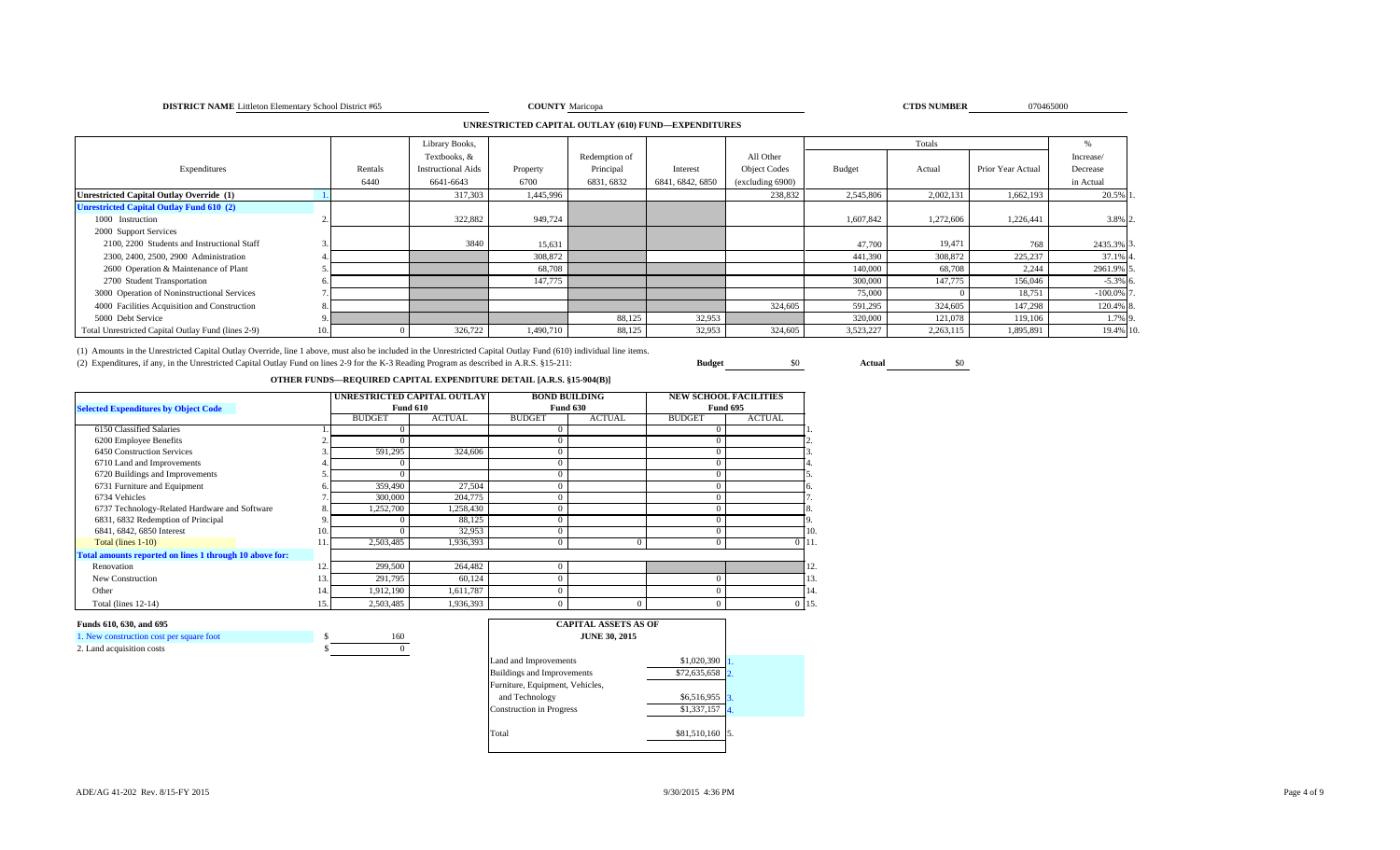### **DISTRICT NAME** Littleton Elementary School District #65 **COUNTY** Maricopa **COUNTY** Maricopa **COUNTY** Maricopa

**COUNTY** Maricopa

### **FEDERAL AND STATE PROJECTS**

|                                                              |     |                     |                | <b>FUND TRANSFERS</b> |                     |               |                    |                 |
|--------------------------------------------------------------|-----|---------------------|----------------|-----------------------|---------------------|---------------|--------------------|-----------------|
|                                                              |     | <b>BEGINNING</b>    |                | <b>IN (OUT) 5200</b>  |                     |               | <b>ENDING FUND</b> |                 |
|                                                              |     | <b>FUND BALANCE</b> | <b>REVENUE</b> | $(6910 \& 6930)$ (1)  | <b>EXPENDITURES</b> |               | <b>BALANCE</b>     |                 |
| <b>FEDERAL PROJECTS</b>                                      |     | <b>ACTUAL</b>       | <b>ACTUAL</b>  | <b>ACTUAL</b>         | <b>BUDGET</b>       | <b>ACTUAL</b> | <b>ACTUAL</b>      |                 |
| 100-130 ESEA Title I - Helping Disadvantaged Children        |     | (70, 704)           | 955.615        | (70, 937)             | 1.246.787           | 889,072       | $(75,098)$ 1       |                 |
| 140-150 ESEA Title II - Prof. Development and Technology     |     | (6, 723)            | 67,608         | (4,687)               | 126,460             | 58,703        | $(2,505)$ 2        |                 |
| 160 ESEA Title IV - 21st Century Schools                     |     |                     |                |                       |                     |               |                    |                 |
| 170-180 ESEA Title V - Promote Informed Parent Choice        |     |                     |                |                       |                     |               |                    |                 |
| 190 ESEA Title III - Limited English & Immigrant Students    |     | (1,373)             | 143,740        | (562)                 | 195,266             | 142,756       | $(951)$ 5.         |                 |
| 200 ESEA Title VII - Indian Education                        |     |                     |                |                       |                     |               | 0 <sub>16</sub>    |                 |
| 210 ESEA Title VI - Flexibility and Accountability           |     |                     |                |                       |                     |               |                    |                 |
| 220 IDEA Part B                                              |     | (14, 151)           | 765,954        | (55, 783)             | 861,686             | 709,115       | $(13,095)$ 8.      |                 |
| 230 Johnson-O'Malley                                         |     |                     |                |                       |                     |               | 0 9.               |                 |
| 240 Workforce Investment Act                                 | 10. |                     |                |                       |                     |               |                    | 0 <sub>10</sub> |
| 250 AEA-Adult Education                                      |     |                     |                |                       | $\Omega$            |               | 0 <sup>11</sup>    |                 |
| 260-270 Vocational Education - Basic Grants                  | 12. |                     |                |                       |                     |               |                    | 0 12            |
| 280 ESEA Title X - Homeless Education                        | 13. | (1,981)             | 1.981          |                       | $\Omega$            |               |                    | 0 13            |
| 290 Medicaid Reimbursement                                   | 14. | 1.154.688           | 181,904        |                       | 636.975             | 87,982        | 1,248,610 14       |                 |
| 374 E-Rate                                                   | 15. | 151,081             | 225,192        |                       | 318,345             | 274,320       | 101,953 15         |                 |
| 378 Impact Aid                                               | 16. |                     |                |                       |                     |               |                    | 0.16            |
| 300-399 Other Federal Projects (Besides E-Rate & Impact Aid) | 17. | (133, 635)          | 943,909        | (442)                 | 1,014,972           | 797,219       | 12,613 17          |                 |
| <b>Total Federal Project Funds (lines 1-17)</b>              | 18. | 1,077,202           | 3,285,903      | (132, 411)            | 4,400,491           | 2,959,167     | 1,271,527 18       |                 |
|                                                              |     |                     |                |                       |                     |               |                    |                 |
| <b>STATE PROJECTS</b>                                        |     |                     |                |                       |                     |               |                    |                 |
| 400 Vocational Education                                     | 19. |                     |                |                       | $\Omega$            |               |                    | $0$ 19          |
| 410 Early Childhood Block Grant                              | 20. |                     |                |                       | $\Omega$            |               |                    | 0 20            |
| 420 Ext. School Yr. - Pupils with Disabilities               | 21  |                     |                |                       | $\Omega$            |               |                    | 0 <sub>21</sub> |
| $\mathbf{A}$                                                 |     |                     |                |                       |                     |               |                    |                 |

| <del>-г</del> оо тосааонаг даасааон                       | 1/1                         |          |           |            |           |           |              | $\mathsf{U}$ $\mathsf{L}$ |
|-----------------------------------------------------------|-----------------------------|----------|-----------|------------|-----------|-----------|--------------|---------------------------|
| 410 Early Childhood Block Grant                           | 20.                         |          |           |            |           |           |              | 0 <sub>20</sub>           |
| 420 Ext. School Yr. - Pupils with Disabilities            | $^{\circ}$ 1<br>$\angle$ 1. |          |           |            |           |           |              | 0 21                      |
| 425 Adult Basic Education                                 | 44.                         |          |           |            |           |           |              | 22                        |
| 430 Chemical Abuse Prevention Programs                    |                             |          |           |            |           |           |              | $0^{23}$                  |
| 435 Academic Contests                                     |                             |          |           |            |           |           |              | 0 24                      |
| 450 Gifted Education                                      | . ب                         |          |           |            |           |           |              | 125.                      |
| 460 Environmental Special Plate                           | 26.                         | 54.636   | 57.673    |            | 36,000    | 1.634     | 110,675 26   |                           |
| 465-499 Other State Projects                              |                             | 12.890   | 69,045    |            | 112.908   | 68.679    | 13,256 27    |                           |
| <b>Total State Project Funds (lines 19-27)</b>            | 28.                         | 67.526   | 126,718   |            | 148.908   | 70.313    | 123,931 28   |                           |
|                                                           |                             |          |           |            |           |           |              |                           |
| <b>Total Federal and State Projects (lines 18 and 28)</b> | 29.                         | ,144,728 | 3,412,621 | (132, 411) | 4,549,399 | 3,029,480 | 1,395,458 29 |                           |

(1) In accordance with the USFR Chart of Accounts, the Impact Aid Fund may transfer monies (object code 6930) to the M&O and Teacherage Funds; the Impact Aid Fund may also receive transfers in (5200) from the Impact Aid Re Building and Impact Aid Revenue Bond Debt Service Funds; all other Federal Projects Funds may only make transfers-out to the Indirect Costs Fund (object code 6910) based on an approved indirect cost rate, and may not recei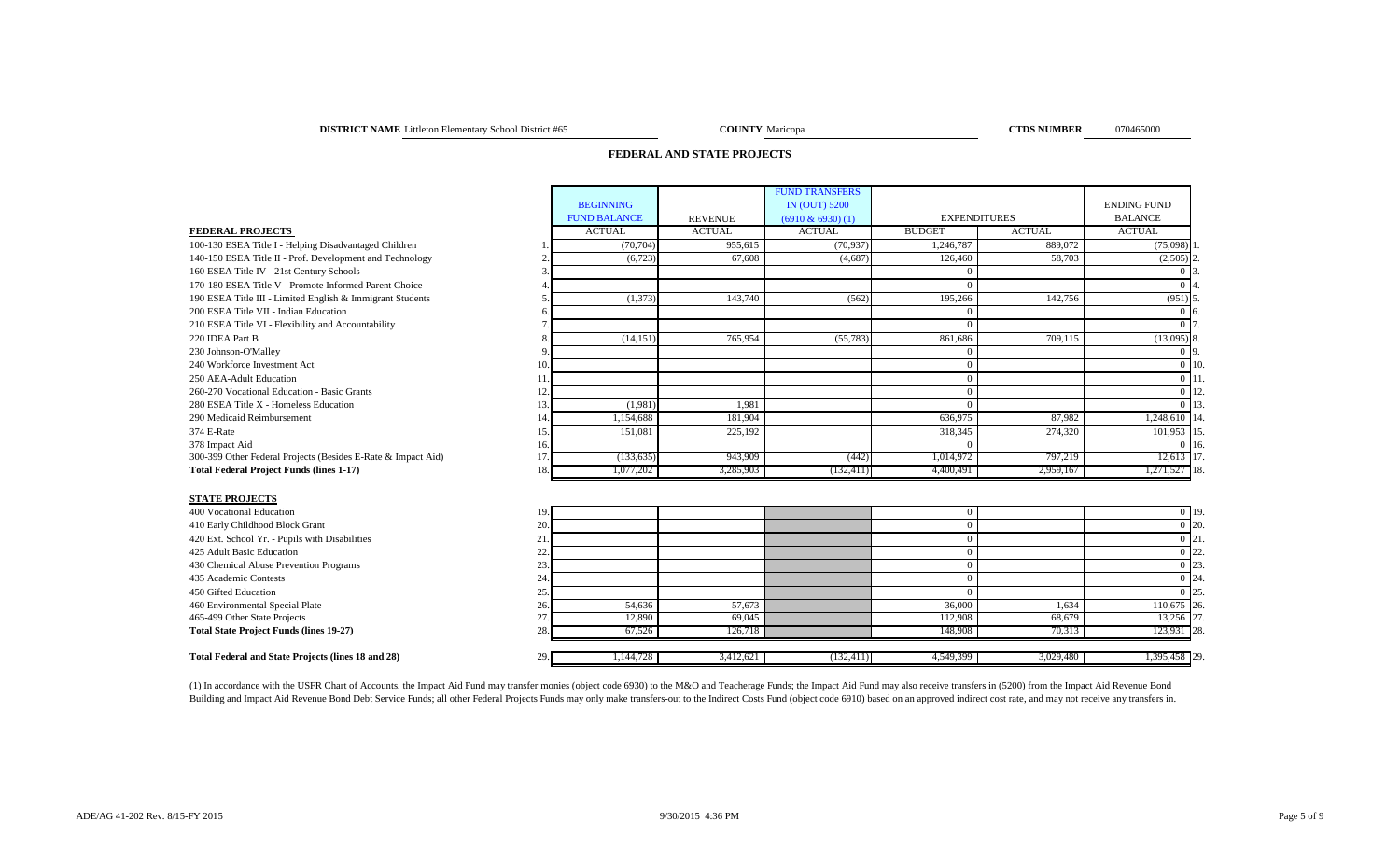|                                                      |                     | REVENUES AND OTHER FUND TRANSFERS |               | <b>EXPENDITURES AND OTHER</b>  |               |                    |                                                              |               |                |
|------------------------------------------------------|---------------------|-----------------------------------|---------------|--------------------------------|---------------|--------------------|--------------------------------------------------------------|---------------|----------------|
|                                                      | <b>BEGINNING</b>    | <b>FINANCING SOURCES</b>          | IN (OUT)      | <b>FINANCING USES</b>          |               | <b>ENDING FUND</b> |                                                              |               |                |
|                                                      | <b>FUND BALANCE</b> | (excluding 5200)                  | 5200 (6930)   | (excluding $6910$ and $6930$ ) |               | <b>BALANCE</b>     |                                                              |               |                |
| <b>OTHER FUNDS</b>                                   | <b>ACTUAL</b>       | <b>ACTUAL</b>                     | <b>ACTUAL</b> | <b>BUDGET</b>                  | <b>ACTUAL</b> | <b>ACTUAL</b>      |                                                              |               |                |
| 020 Instructional Improvement                        | 382,235             | 207,533                           |               | 307,786                        | 260,341       | 329,427            | <b>Instructional Improvement Fund 020</b>                    | <b>BUDGET</b> | <b>ACTUAL</b>  |
| 050 County, City, and Town Grants                    | 576                 | 12,007                            |               | 12,000                         | 9,347         | 3,236              | Expenditures                                                 |               |                |
| 071 Structured English Immersion (1)                 | 145                 | 25,467                            |               | 25,579                         | 25,579        | 33                 | <b>Teacher Compensation Increases</b>                        |               |                |
| 072 Compensatory Instruction (1)                     | $\Omega$            |                                   |               | 585                            | $\Omega$      | $\Omega$           | <b>Class Size Reduction</b>                                  | $\Omega$      |                |
| 500 School Plant (Lease over 1 year)                 | 135,592             | 19.237                            |               | 10.000                         | $\Omega$      | 154,829            | <b>Dropout Prevention Programs</b>                           | $\Omega$      |                |
| 505 School Plant (Lease 1 year or less)              | 2,449               | 12                                |               | 2,000                          | $\Omega$      | 2,461              | <b>Instructional Improvement Programs</b>                    | 307,786       | 260,341        |
| 506 School Plant (Sale)                              | 51,008              | 467                               |               | $\sqrt{ }$                     | $\Omega$      | 51,475             | Total Expenditures (lines 1-4)                               | 307,786       | 260,341        |
| 515 Civic Center                                     | 224.310             | 211,601                           |               | 268,387                        | 138,310       | 297.601            |                                                              |               |                |
| 520 Community School                                 | 167,385             | 18,213                            |               | 216,338                        | 63,098        | 122,500            |                                                              |               |                |
| 525 Auxiliary Operations<br>10                       | 95,969              | 142,861                           |               | 116,215                        | 75,750        | 163,080            | 10.<br><b>Student Success Fund 080</b>                       |               |                |
| 526 Extracurricular Activities Fees Tax Credit<br>11 | 83,262              | 34,285                            |               | 116,215                        | 38,603        | 78,944 11.         | <b>Beginning Fund Balance (Actual)</b>                       |               | $\overline{0}$ |
| 530 Gifts and Donations<br>12                        | 79,094              | 67,307                            |               | 176,815                        | 54,919        | 91,482 12.         | Revenues and Other Financing Sources (Actual)                |               | 96,111         |
| 13<br>535 Career & Tech. Ed. & Voc. Ed. Projects     |                     |                                   |               |                                |               | $\overline{0}$     | 13.<br><b>Expenditures and Other Financing Uses (Budget)</b> |               | 96,111         |
| 14<br>540 Fingerprint                                | 338                 | 859                               |               | 6,000                          | 898           | 299                | 14.<br><b>Expenditures and Other Financing Uses (Actual)</b> |               | 50,518         |
| 545 School Opening<br>15                             | 2,952               | 14                                |               |                                | $\Omega$      | 2,966              | 15.<br><b>Ending Fund Balance (Actual)</b>                   |               | 45,593         |
| 550 Insurance Proceeds<br>16                         | 7,831               | 22                                |               | 39,300                         | 4,185         | 3,668              | 16.                                                          |               |                |
| 17.<br>555 Textbooks                                 | 22,991              | 1,887                             |               | 23,796                         | 3,748         | 21,130 17.         |                                                              |               |                |
| 565 Litigation Recovery<br>18                        | 51,990              | 1,144                             |               | 30,000                         |               | 53,134 18.         |                                                              |               |                |
| 570 Indirect Costs<br>19                             | 897,502             | 2,996                             | 446,265       | 850,000                        | 414,520       | 932,243 19.        |                                                              |               |                |
| 575 Unemployment Insurance<br>20                     | 219,075             | 940                               |               | 125,000                        | 25,378        | 194,637            | 20.                                                          |               |                |
| 580 Teacherage<br>21                                 |                     |                                   |               |                                |               | $0\,121.$          |                                                              |               |                |
| 22<br>585 Insurance Refund                           | 15,019              | 69                                |               | 10,000                         | $\Omega$      | 15,088             | 22.                                                          |               |                |
| 23<br>590 Grants and Gifts to Teachers               |                     |                                   |               | $\sqrt{ }$                     |               | $\overline{0}$     | 23.                                                          |               |                |
| 595 Advertisement<br>24                              | 891                 |                                   |               | $\sqrt{ }$                     |               | 895                | 24.                                                          |               |                |
| 25<br>596 Joint Technical Education                  |                     |                                   |               |                                |               | $\theta$           | 25.                                                          |               |                |
| 620 Adjacent Ways<br>26                              | 502,225             | 381,795                           |               | 1,000,000                      | 956,881       | $(72,861)$ 26.     |                                                              |               |                |
| 630 Bond Building<br>27.                             | 15,810              | 11,880,400                        |               | $\Omega$                       | 240,391       | 11,655,819         | 27.                                                          |               |                |
| 639 Impact Aid Revenue Bond Building<br>28           |                     |                                   |               | $\Omega$                       |               | $\Omega$           | 28.                                                          |               |                |
| 640 School Plant-Special Construction<br>29          |                     |                                   |               | $\Omega$                       |               | $\overline{0}$     | 29.                                                          |               |                |
| 650 Gifts and Donations-Capital<br>30                | 249,131             | 1,138                             |               | 85,000                         | $\Omega$      | 250,269            | 30.                                                          |               |                |
| 660 Condemnation<br>31                               |                     |                                   |               | $\sqrt{ }$                     |               | 0 31.              |                                                              |               |                |
| 32<br>665 Energy and Water Savings                   |                     |                                   |               | $\sqrt{ }$                     |               | $\overline{0}$     | 32.                                                          |               |                |
| 686 Emergency Deficiencies Correction<br>33.         |                     |                                   |               | $\Omega$                       |               | $\overline{0}$     | 33.                                                          |               |                |
| 691 Building Renewal Grant<br>34                     |                     |                                   |               | $\Omega$                       |               | $0\,34$            |                                                              |               |                |
| 695 New School Facilities<br>35.                     |                     |                                   |               | $\Omega$                       |               | $0\,$ 35.          |                                                              |               |                |
| 700 Debt Service<br>36                               | 2,205,020           | 2,158,254                         |               | 3,000,000                      | 2,253,058     | 2,110,216          | 36.                                                          |               |                |
| 37<br>720 Impact Aid Revenue Bond Debt Service       |                     |                                   |               |                                |               | 0 37.              |                                                              |               |                |
| 850 Student Activities<br>38.                        | 43,981              | 33,201                            |               |                                | 36,251        | 40,931             | 38.                                                          |               |                |
| Other<br>39                                          |                     |                                   |               | 70,797                         |               | 0 39.              |                                                              |               |                |
| <b>INTERNAL SERVICE FUNDS 950-989</b>                |                     |                                   |               |                                |               |                    |                                                              |               |                |
| 9 Self Insurance                                     |                     |                                   |               |                                |               | $\overline{0}$     |                                                              |               |                |
| 955 Intergovernmental Agreements                     | 59,152              | 59,744                            |               | 58,200                         | 49,762        | 69,134             |                                                              |               |                |
| $9$ OPEB<br>$\mathcal{R}$                            |                     |                                   |               | $\Omega$                       |               | $\overline{0}$     |                                                              |               |                |
| 9                                                    |                     |                                   |               | $\Omega$                       |               | $\overline{0}$     |                                                              |               |                |

| nstructional Improvement Fund 020         | <b>BUDGET</b> | <b>ACTUAL</b> |    |
|-------------------------------------------|---------------|---------------|----|
| <b>Expenditures</b>                       |               |               |    |
| <b>Teacher Compensation Increases</b>     |               |               |    |
| <b>Class Size Reduction</b>               |               |               | 2. |
| <b>Dropout Prevention Programs</b>        |               |               |    |
| <b>Instructional Improvement Programs</b> | 307,786       | 260,341       |    |
| <b>Cotal Expenditures (lines 1-4)</b>     | 307,786       | 260,341       |    |

| <b>Student Success Fund 080</b>                       |               |
|-------------------------------------------------------|---------------|
| <b>Beginning Fund Balance (Actual)</b>                |               |
| <b>Revenues and Other Financing Sources (Actual)</b>  | 12.<br>96,111 |
| <b>Expenditures and Other Financing Uses (Budget)</b> | 96,111<br>13. |
| <b>Expenditures and Other Financing Uses (Actual)</b> | 50,518<br>14. |
| <b>Ending Fund Balance (Actual)</b>                   | 45,593<br>15. |

(1) Actual Revenues and Actual Expenditures should agree with Supplement, page 3, Fund 071—line 13 and Fund 072—line 26.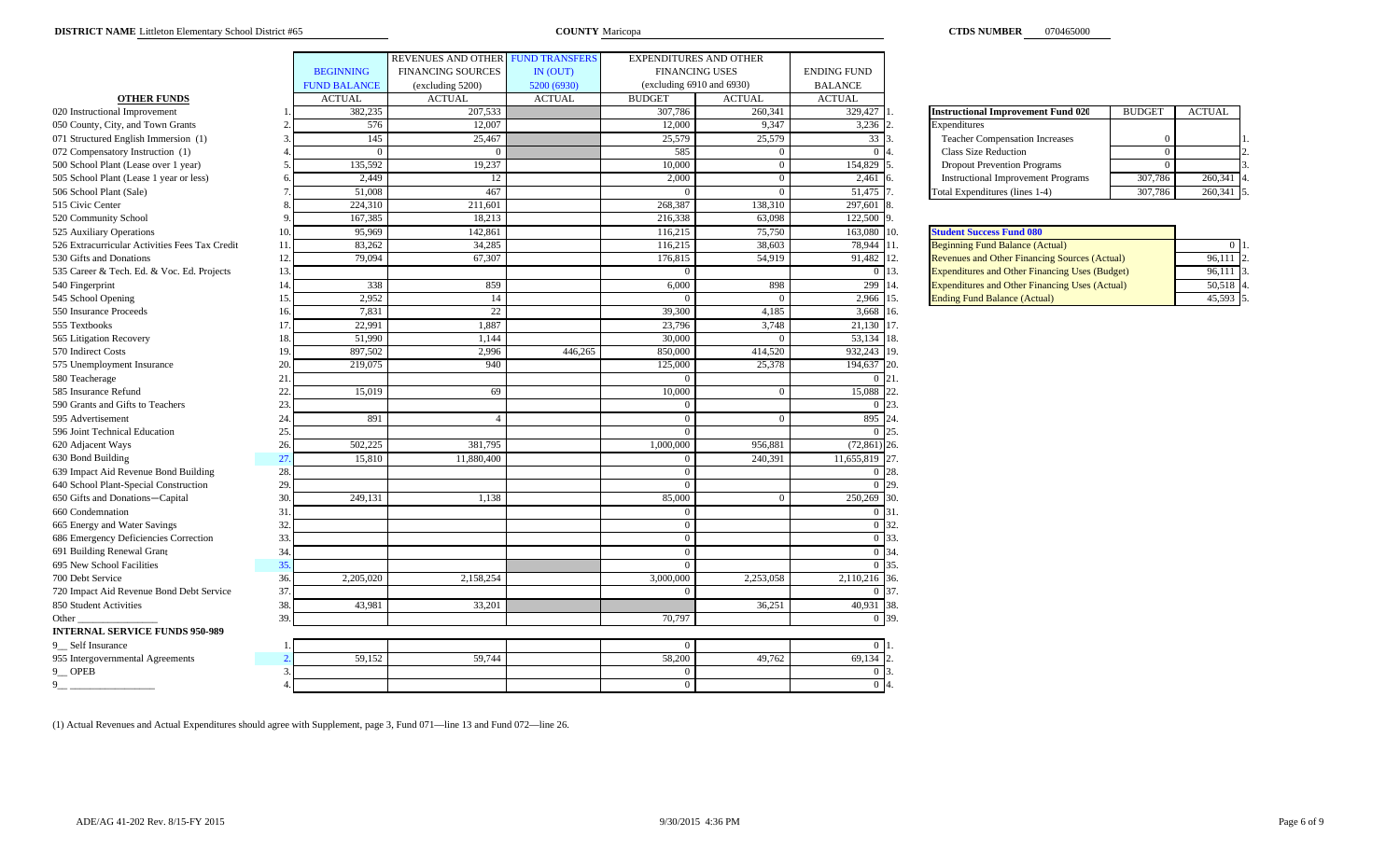### **DISTRICT NAME** Littleton Elementary School District #65 Maricopa COUNTY Maricopa COUNTY Maricopa CTDS NUMBER

| А. | 1. Bonds Outstanding, June 30, 2015<br>2. FY 2015 Assessed Valuations and Tax Rates |                 | \$22,255,000 |                    | F. |
|----|-------------------------------------------------------------------------------------|-----------------|--------------|--------------------|----|
|    | \$207,640,486<br>a. Primary                                                         | <b>Tax Rate</b> | 2.5899       |                    |    |
|    | \$222,598,992<br>b. Secondary                                                       | Tax Rate        | 3.3086       |                    |    |
|    | 3. Number of Schools                                                                |                 | 6            |                    |    |
|    | 4. Actual Days in Session                                                           |                 | 200          |                    |    |
|    | 5. Area of School District (Square Miles)                                           |                 | 30           |                    |    |
|    | (Report this WHETHER OR NOT district changed boundaries in FY 2015)                 |                 |              |                    |    |
| В. | County Approved Liabilities incurred in excess of                                   |                 |              | Unrestricted       |    |
|    | district budget $(A.R.S. §15-907)$                                                  |                 | M & O        | Capital Outlay     |    |
|    | 1. Destruction or damage                                                            |                 | $\Omega$     | 0<br>п.            |    |
|    | 2. Excessive/unexpected legal expenses                                              |                 | $\Omega$     | $\mathbf{0}$<br>2. |    |
|    | 3. Mitigation or removal of health or safety hazard                                 |                 | $\Omega$     | $0\,$   3.         |    |
| C. | <b>Current Expenditures by Category</b>                                             |                 |              |                    |    |
|    | 1. Classroom Instruction excl. Supplies (Function 1000, except line 2 amount)       |                 |              | \$19,056,491       |    |
|    | 2. Classroom Supplies (Function 1000, Object Code 6600)                             |                 |              | \$824,098          |    |
|    | 3. Administration ( <i>Functions 2300, 2400, 2500, &amp; 2900</i> )                 |                 |              | \$4,328,057        |    |
|    | 4. Support Services—Students (Function 2100)                                        |                 |              | \$3,585,023        |    |
|    | 5. All Other Support Services & Operations (Functions 2200, 2600, 2700,             |                 |              |                    |    |
|    | 3100, & 3400)                                                                       |                 |              | \$11,149,872       |    |
|    | 6. Total Current Expenditures                                                       |                 |              | \$38,943,541       |    |

D. Does the district wish to have indirect cost rates calculated for use in federally funded programs? Yes

If YES, the following information must be completed to qualify for approved Indirect Cost Rates for FY 2017.

MAINTENANCE AND OPERATION FUND (Do not include costs related to transportation for the following items.) Refer to USFR Chart of Accounts §III for descriptions of the following function and object codes:

| Total Central Services Expenditures (Function 2500)<br>a.                              | \$1,551,527 |
|----------------------------------------------------------------------------------------|-------------|
| Total Operation and Maintenance of Plant Expenditures (Function 2600)<br>b.            | \$3,510,267 |
| Total Communications Expenditures (Object Code 6530)<br>c.                             | \$276,914   |
| Total Tuition Expenditures (Object Code 6560)<br>d.                                    | \$77,806    |
| <b>CAPITAL EXPENDITURES</b>                                                            |             |
| Federal and State Projects (Funds 100-499)<br>a.                                       | \$152,410   |
| Food Service (Fund 510)<br>b.                                                          | \$144,073   |
| <b>OTHER</b>                                                                           |             |
| Total unused sick and vacation leave included in severance pay (All funds)             | \$137,012   |
| Е.<br>Total salaries and benefits expenditures related to an agreement with Department |             |
| of Labor to settle a decision based on the Fair Labor Standards Act                    | \$0         |

## s and the companies (A.R.S. §35-391) Solved the companies (A.R.S. §35-391) Rewards, Discounts, Incentives, and Other Financial Consideration Received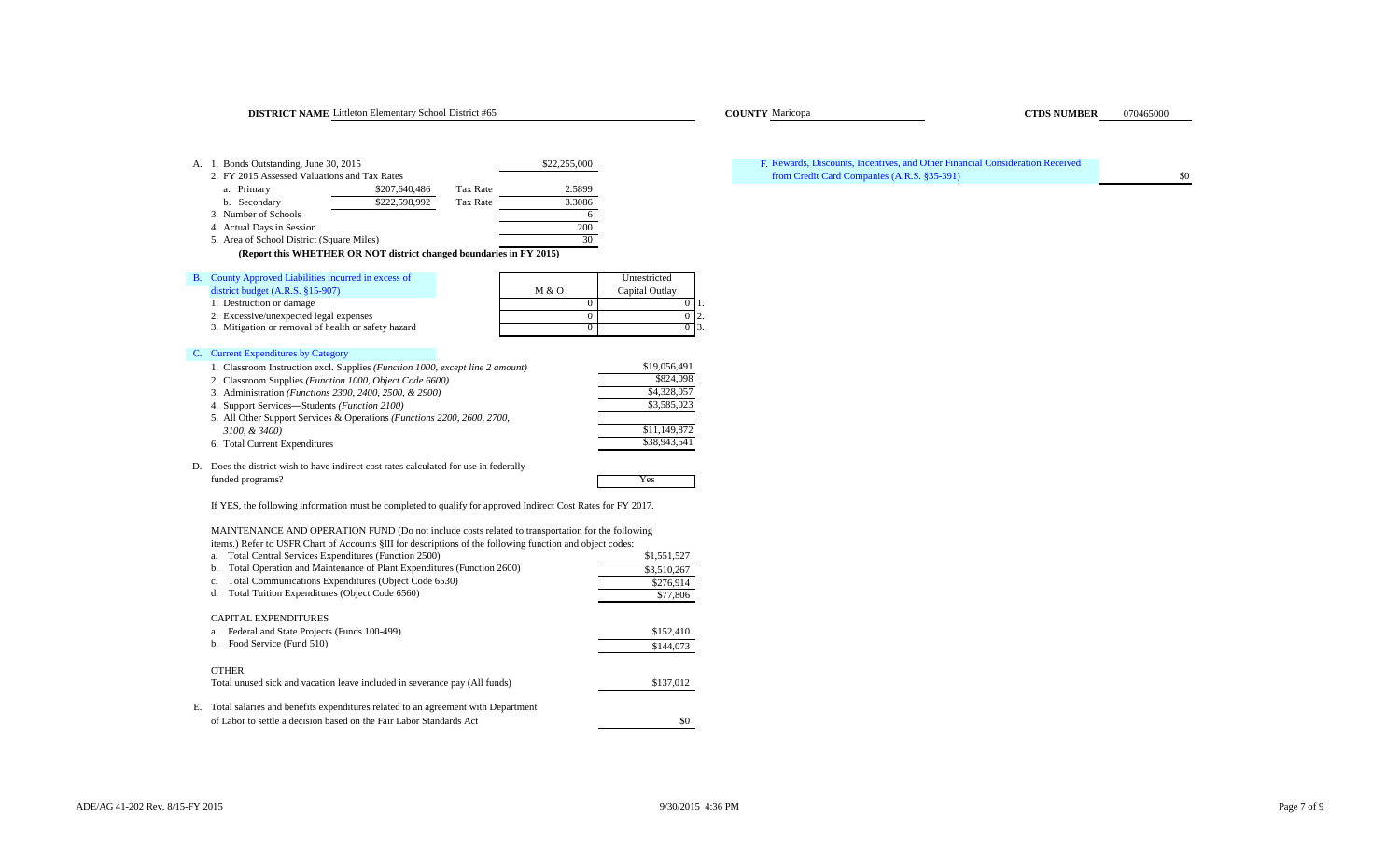### **A. ENROLLMENT OF GIFTED PUPILS BY GRADE (A.R.S. §15-779.02)**

| Areas of Identification [A.R.S. $\S 15-203(A)(15)$ ] |    | <b>GRADE</b> |  |  |  |  |  |  |  |  |     |  |              |
|------------------------------------------------------|----|--------------|--|--|--|--|--|--|--|--|-----|--|--------------|
|                                                      | 17 |              |  |  |  |  |  |  |  |  | ΙOΞ |  | <b>TOTAL</b> |
| 1. Quantitative Reasoning                            |    |              |  |  |  |  |  |  |  |  |     |  |              |
| 2. Verbal Reasoning                                  |    |              |  |  |  |  |  |  |  |  |     |  |              |
| 3. Nonverbal Reasoning                               |    |              |  |  |  |  |  |  |  |  |     |  | 88 I         |
| 4. Total Duplicated Enrollment (lines 1-3)           |    |              |  |  |  |  |  |  |  |  |     |  | 156 4.       |

|                                                      | PROGRAM       | <b>PROGRAM</b>             | Actual Expenditures for all Gifted Programs:                                     |               |               |
|------------------------------------------------------|---------------|----------------------------|----------------------------------------------------------------------------------|---------------|---------------|
|                                                      | 200           | 200                        | $K-8$ \$<br>407,469                                                              |               |               |
|                                                      | <b>BUDGET</b> | <b>ACTUAL</b>              | $9-12S$                                                                          |               |               |
| 1. Autism                                            | 858.786       | 908,271                    | Total<br>407,469                                                                 |               |               |
| 2. Emotional Disability                              | 45,226        | 233,924                    |                                                                                  |               |               |
| 3. Hearing Impairment                                |               | 4,048                      | <b>D. EXPENDITURES FOR AUDIT SERVICES</b>                                        |               |               |
| 4. Other Health Impairments                          |               | $\Omega$                   |                                                                                  | <b>BUDGET</b> | <b>ACTUAL</b> |
| 5. Specific Learning Disability                      | 2,824,718     | 2,008,022                  | 1. Nonfederal Audit Expenditures - M&O Fund<br>6350                              | 54,000        | 39,56         |
| 6. Mild, Moderate, or Severe Intellectual Disability | 690,463       | 937,356 6.                 | 2. Federal Audit Expenditures - All Funds<br>6330                                | $\Omega$      |               |
| 7. Multiple Disabilities                             | 426,755       | 276,946                    |                                                                                  |               |               |
| 8. Multiple Disabilities with Severe Sensory Impair. | 139,457       | 244,898 8.                 |                                                                                  |               |               |
| 9. Orthopedic Impairment                             | 67,432        | 58,014 9.                  | E. MAINTENANCE AND OPERATION FUND EXPENDITURES FOR CAREER LADDER                 |               |               |
| 10. Developmental Delay                              | 317,372       | 305,749 10.                | Actual Expenditures made in FY 2015                                              |               |               |
| 11. Preschool Severe Delay                           | $\Omega$      | 103,408                    | 11.                                                                              |               |               |
| 12. Speech/Language Impairment                       |               |                            | <b>F. MAINTENANCE AND OPERATION FUND EXPENDITURES FOR OPTIONAL PERFOL</b><br>12. |               |               |
| 13. Traumatic Brain Injury                           |               |                            | Actual Expenditures made in FY 2015<br>13.                                       |               |               |
| 14. Visual Impairment                                | 15,837        | 2,461                      | 14.                                                                              |               |               |
| 15. Subtotal (lines 1-14)                            | 5,386,046     | 5,083,097                  | <b>G. MAINTENANCE AND OPERATION FUND EXPENDITURES FOR PERFORMANCE P</b><br>15.   |               |               |
| 16. Gifted Education                                 | 368,963       | 407,469                    | Actual Expenditures made in FY 2015<br>16.                                       |               |               |
| 17. Remedial Education                               |               |                            | 17.                                                                              |               |               |
| 18. ELL Incremental Costs                            | 48,209        |                            | 18.                                                                              |               |               |
| 19. ELL Compensatory Instruction                     |               |                            | <b>H. TUITION</b><br>19.                                                         |               | Tuition       |
| 20. Vocational and Technological Education           |               |                            | 20.                                                                              |               |               |
| 21. Career Education                                 | $\Omega$      |                            | <b>Type 03 Districts Only</b>                                                    | Operations    | Capital       |
| 22. Total (lines 15-21)                              | 5,803,218     | $5,490,566$ <sup>22.</sup> | 1. Tuition to Other Arizona Districts                                            |               |               |
|                                                      |               |                            |                                                                                  |               |               |

## **B. M&O SPECIAL EDUCATION PROGRAMS BY TYPE CONDARY, AND TOTAL) C. MAINTENANCE AND OPERATION FUND EXPENDITURES FOR GIFTED PUPILS (ELEMENTARY, SECONDARY, AND TOTAL)**



|      | <b>BUDGET</b> | ACTUAL |  |
|------|---------------|--------|--|
| 6350 | 54,000        | 39,560 |  |
| 6330 |               |        |  |

9. Orthopedic Impairment 67,432 58,014 9. **E. MAINTENANCE AND OPERATION FUND EXPENDITURES FOR CAREER LADDER PROGRAM** 

12. Speech/Language Impairment **12. 12. F. MAINTENANCE AND OPERATION FUND EXPENDITURES FOR OPTIONAL PERFORMANCE INCENTIVE PROGRAM** 

# 15. Subtotal (lines 1-14) 5,386,046 5,083,097 15. **G. MAINTENANCE AND OPERATION FUND EXPENDITURES FOR PERFORMANCE PAY**

**21. Type 03 Districts Only 2018 Contract According to Capital Debt Total Debt Total Debt Total Debt Total Debt Total Debt Total Debt Total Debt Total Debt Total Debt Total Debt Total Debt Total Debt Total Debt Total Debt** 

1. Tuition to Other Arizona Districts for **high school students only** (objects 6561 & 6565)

2. Tuition to Other Arizona Districts

for all other students (objects 6561)

3. Tuition to Out-of-State Districts

 4. Tuition to Out-of-State Districtsfor **high school students only** (objects 6562 & 6565)

for all other students (objects 6562)

 **Non-Type 03 Districts**

### **All Districts**

- 7. Tuition to Private Schools (object 6563)
- 8. Tuition to Ed Services\Coops\IGAs (object 6564)
- 9. Tuition Other (object 6569) (1)

| LAUIL I VIJE UJ IJISLITELS                          |         |  |             |      |
|-----------------------------------------------------|---------|--|-------------|------|
| 5. Tuition to Other Arizona Districts (object 6561) | 3.021   |  | 3.02115.    |      |
| 6. Tuition to Out-of-State Districts (object 6562)  |         |  |             | 0.6. |
| <b>All Districts</b>                                |         |  |             |      |
| 7. Tuition to Private Schools (object 6563)         | 378,884 |  | 378,884 7.  |      |
| 8. Tuition to Ed Services\Coops\IGAs (object 6564)  | 12.240  |  | 12.240 8.   |      |
| 9. Tuition Other (object 6569) (1)                  | 65,566  |  | 65.566 9.   |      |
| 10. Total (lines $1-9$ )                            | 459.711 |  | 459.711 10. |      |

Tuition Expenditures

011.

0 2.

013.

0 4.

(1) Tuition paid to the State and other governmental organizations, such as the Arizona School for the Deaf and Blind, as reimbursement for providing specialized instructional services to students residing within the boundaries of the paying district.